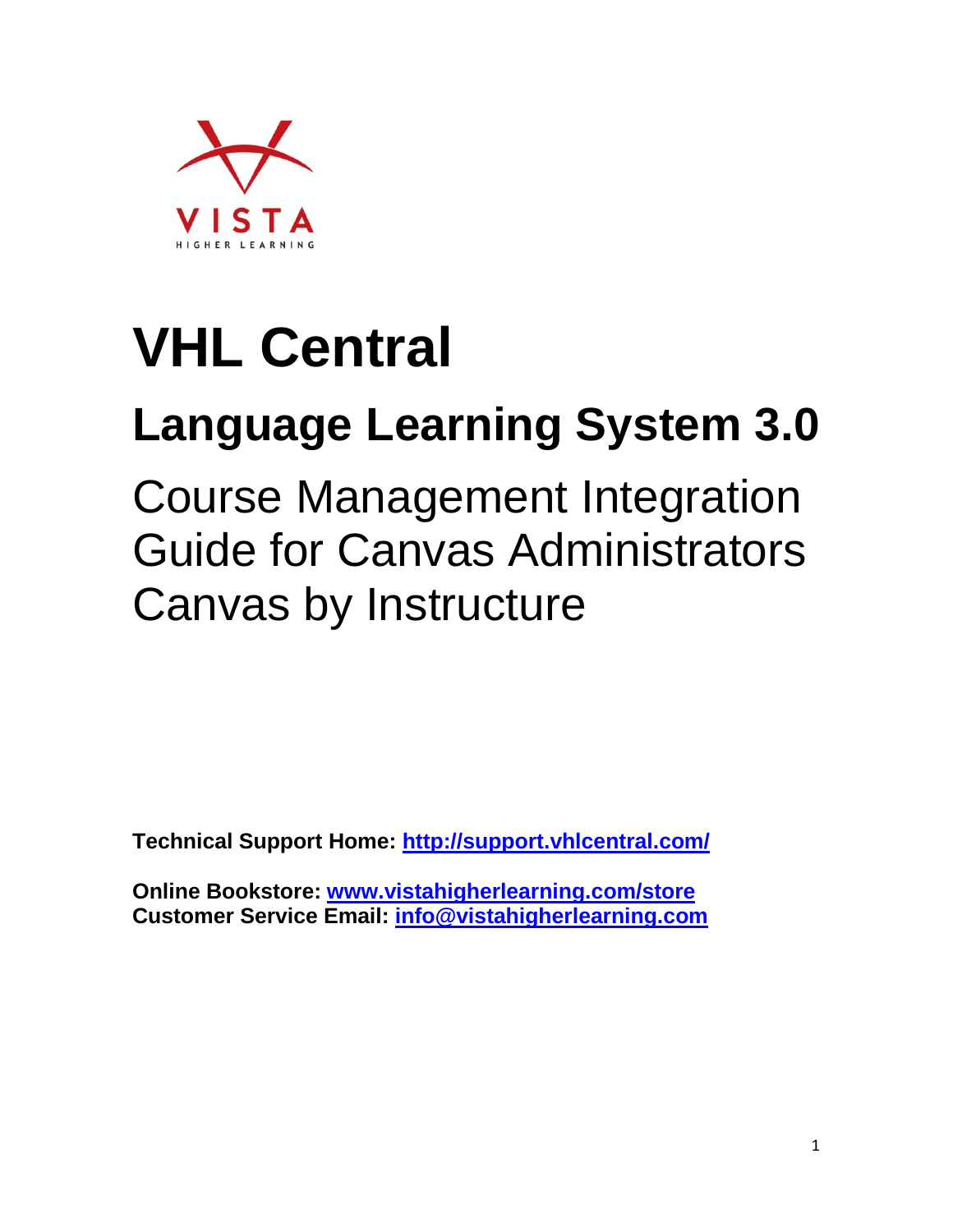#### **Trademark and License Information**

#### **Copyright © and ® 2018 Vista Higher Learning**

All rights reserved. No part of this publication may be reproduced without the prior written permission of the publisher. Published in the United States of America.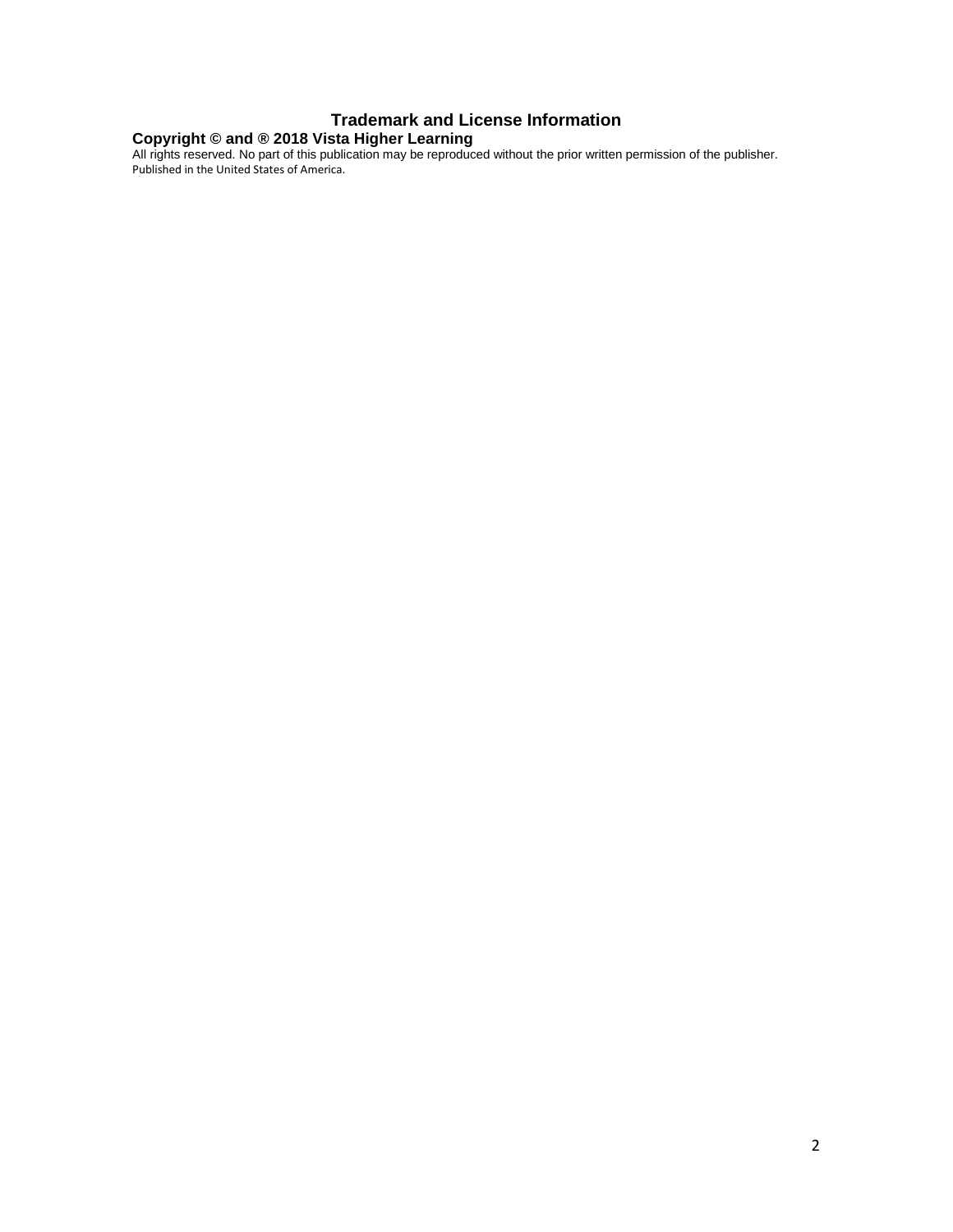## **Contents**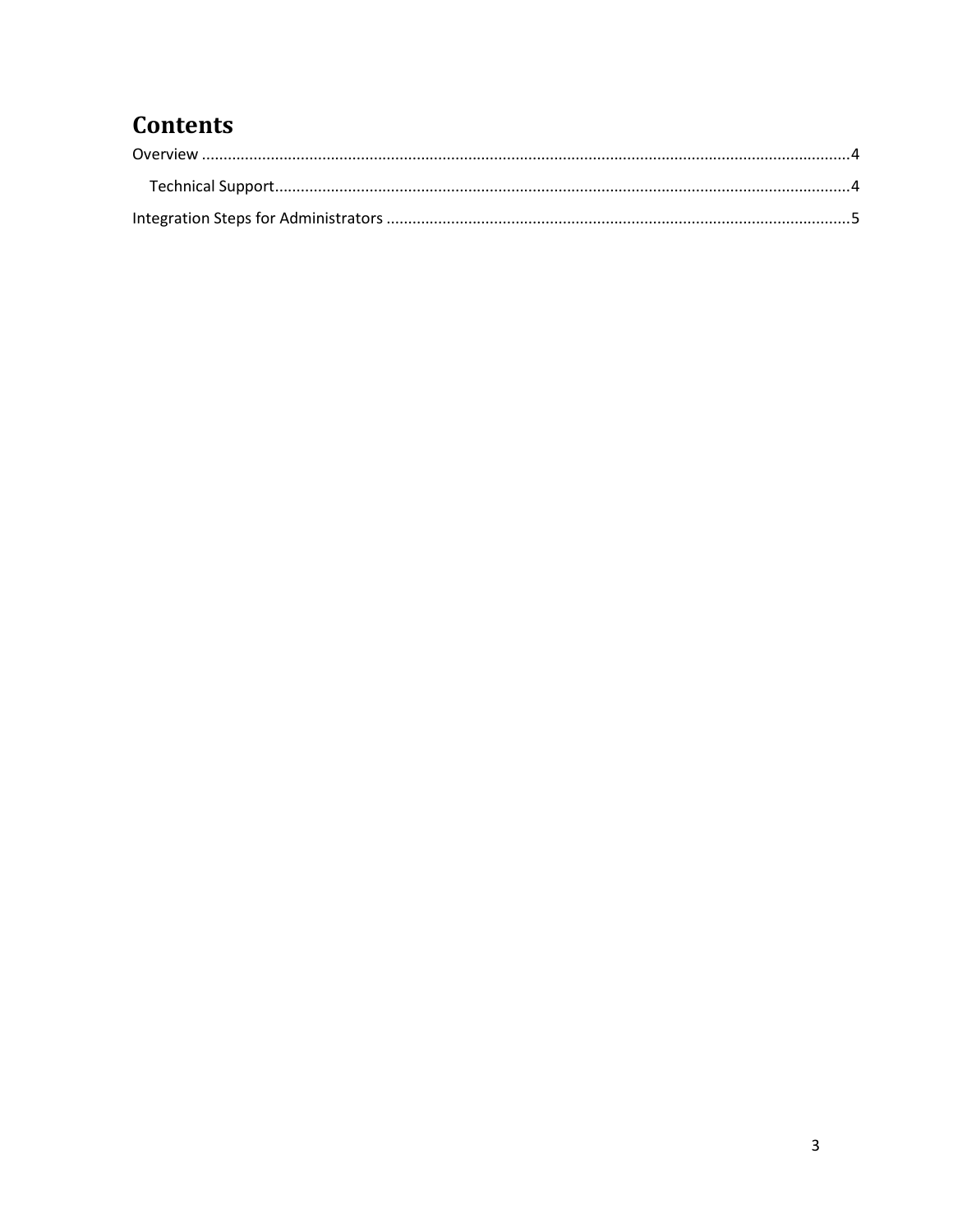## <span id="page-3-0"></span>**Overview**

The Course Management Integration for Canvas by Instructure allows:

- For a one-to-one relationship between VHL Central Supersite 3.0 and Canvas course rosters.
- Instructors to get to their VHL Central account from Canvas via one login.
- Students to get to their Supersite assignments from Canvas via one login.

The language department is currently using textbooks published by Vista Higher Learning (VHL). These textbooks include access to online learning materials via a course management platform called Supersite 3.0. The Supersite 3.0 materials are hosted on VHL's servers, and include activities instructors can assign to students. These materials rely on a backend-system built specifically for languages, and therefore cannot be hosted directly from Canvas.

Instructors have asked for increased compatibility between Canvas courses and the Supersite 3.0 platform. To meet this request, VHL has created a feature which allows some degree of integration between the two systems. The integration feature allows instructors to:

- Create a one-to-one relationship between their Supersite 3.0 and their Canvas course rosters.
- Allow students to access their Supersite 3.0 course from Canvas without going through a separate login process.

This integration requires:

• Vista Higher Learning to be configured and added as an External Tool, which requires an activated key/secret (provided by VHL Tech Support).

With the key/secret set-up complete and a link created under External Learning Tools, instructors can set up the integration between their Canvas and VHL Central Supersite 3.0 courses.

#### <span id="page-3-1"></span>**Technical Support**

<span id="page-3-2"></span>For technical support, please contact our dedicated instructor technical support staff Instructor Only line at 800.922.6003.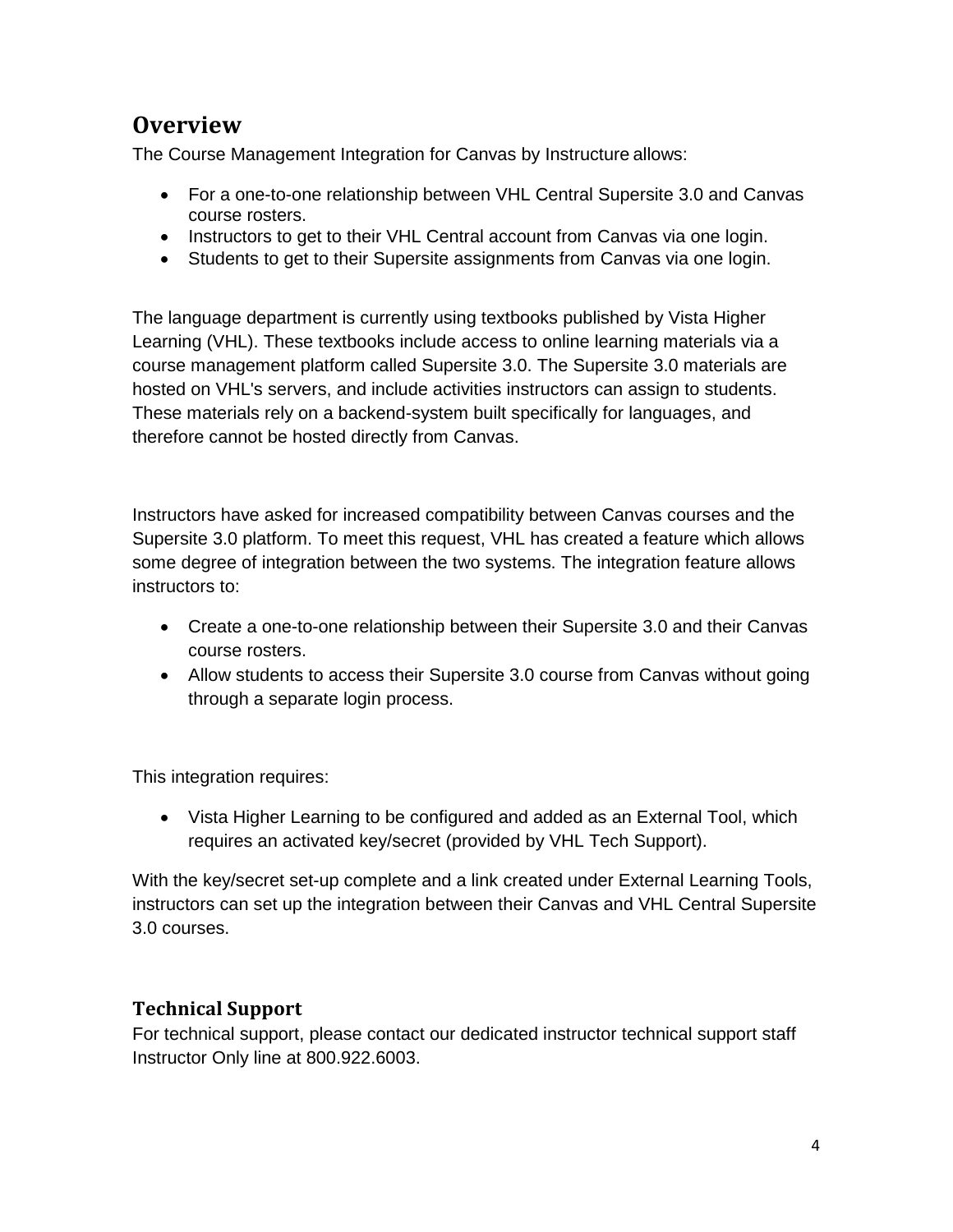### **Integration Steps for Administrators**

#### **Adding the VHL Central External Tool to the Course Navigation Panel of a Course or Course Template**

- 1. Contact VHL Technical Support to receive the key/secret for your institution.
- 2. In your Canvas account, select the course you want to integrate with the VHL Central site.
- 3. Select the "**Apps**" tab from the "Settings" page.

| Home                            | <b>Course Details</b>                           | Sections  | Navigation | Apps                      | <b>Feature Options</b> |                                                                                                                      |
|---------------------------------|-------------------------------------------------|-----------|------------|---------------------------|------------------------|----------------------------------------------------------------------------------------------------------------------|
| Announcements<br><b>Modules</b> | <b>External Apps</b>                            |           |            |                           |                        | View App Configurations                                                                                              |
| Syllabus                        |                                                 |           |            |                           |                        | Apps are an easy way to add new features to Canvas. They can be added to individual courses, or to all courses in an |
| Grades                          |                                                 |           |            |                           |                        | account. Once configured, you can link to them through course modules and create assignments for assessment tools.   |
| Assignments                     | See some LTI tools that work great with Canvas. |           |            |                           |                        |                                                                                                                      |
| Discussions                     | Not Installed<br>All                            | Installed |            |                           | 4.                     | Vista Higher Learning                                                                                                |
| Quizzes                         |                                                 |           |            |                           |                        |                                                                                                                      |
| <b>Outcomes</b>                 |                                                 |           |            |                           |                        |                                                                                                                      |
| People                          |                                                 |           |            |                           |                        |                                                                                                                      |
| Pages                           |                                                 |           |            | $\overline{\mathbf{5}}$ . |                        |                                                                                                                      |
| Files                           |                                                 |           |            |                           |                        |                                                                                                                      |
| Conferences                     |                                                 |           |            |                           |                        |                                                                                                                      |
| Collaborations                  |                                                 |           |            |                           |                        |                                                                                                                      |
| <b>Settings</b>                 |                                                 |           |            |                           |                        |                                                                                                                      |

- 4. Use the search field by typing "Vista Higher Learning".
- 5. Click on the "**Vista Higher Learning**" external app image.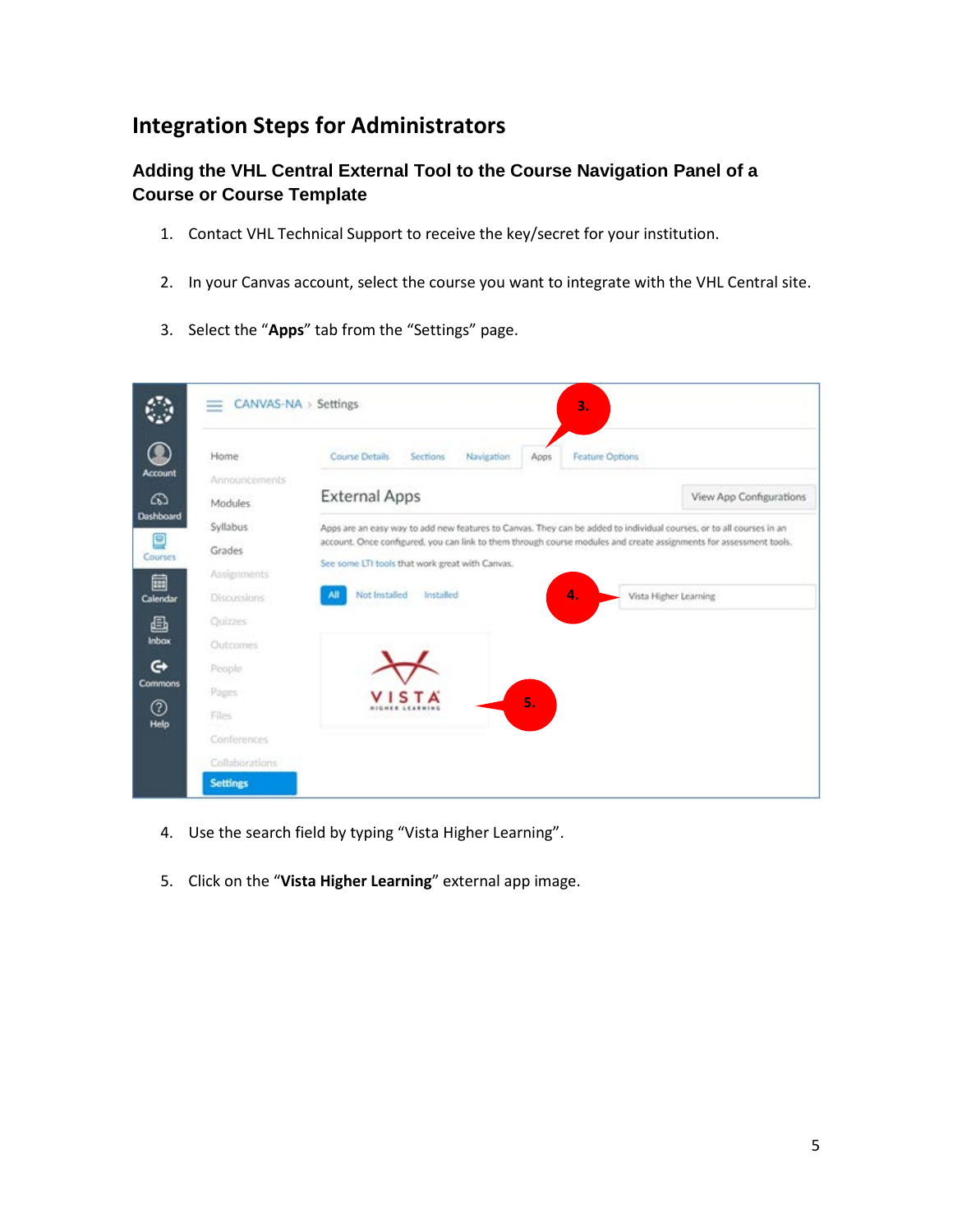| CANVAS-NA > Settings<br>$\equiv$ |                       |                 |            |      |                         |                 |
|----------------------------------|-----------------------|-----------------|------------|------|-------------------------|-----------------|
| Home                             | <b>Course Details</b> | <b>Sections</b> | Navigation | Apps | <b>Feature Options</b>  |                 |
| Announcements                    |                       |                 |            |      |                         |                 |
| Modules                          | <b>External Apps</b>  |                 |            |      | View App Configurations | View App Center |

6. Click on the "**+ Add App**" button, under the "Vista Higher Learning" external app image.

| Syllabus           |                                                 | Apps are an easy way to add new features to Canvas. They can be added to individual courses, or to all courses in an                                           |
|--------------------|-------------------------------------------------|----------------------------------------------------------------------------------------------------------------------------------------------------------------|
| Grades             |                                                 | account. Once configured, you can link to them through course modules and create assignments for assessment tools.                                             |
| Assignments        | See some LTI tools that work great with Canvas. |                                                                                                                                                                |
| <b>Discussions</b> |                                                 | Vista Higher Learning                                                                                                                                          |
| Quizzes            |                                                 | Enable your single sign-on integration between Vista Higher Learning courses<br>and Canvas. With this seamless functionality, students will be able to access. |
| Outcomes           | <b>VISTA</b>                                    | their courses and assignments with a single click.                                                                                                             |
| People             | $+$ Add App                                     | 6.                                                                                                                                                             |
| Pages              | . Back to App Center                            |                                                                                                                                                                |
| Files              |                                                 |                                                                                                                                                                |
| Conferences        |                                                 |                                                                                                                                                                |
| Collaborations     |                                                 |                                                                                                                                                                |
| <b>Settings</b>    |                                                 |                                                                                                                                                                |

- 7. On the "Add App" dialog that opens, we recommend not changing the "**Vista Higher Learning**" default name.
- 8. Copy and paste in the "**Consumer Key**"and the "**Shared Secret**" for your institution.

|    | <b>Add App</b><br>$\times$<br>7.<br>Name |
|----|------------------------------------------|
|    | Vista Higher Learning                    |
|    | <b>Consumer Key</b>                      |
| 8. | <b>Consumer Key</b>                      |
|    | <b>Shared Secret</b>                     |
|    | <b>Shared Secret</b>                     |
|    | 10.<br>Show in Course Navigation         |
|    | 9.<br><b>Add App</b><br>Close            |

9. Click to enable the "**Show in Course Navigation**" check box.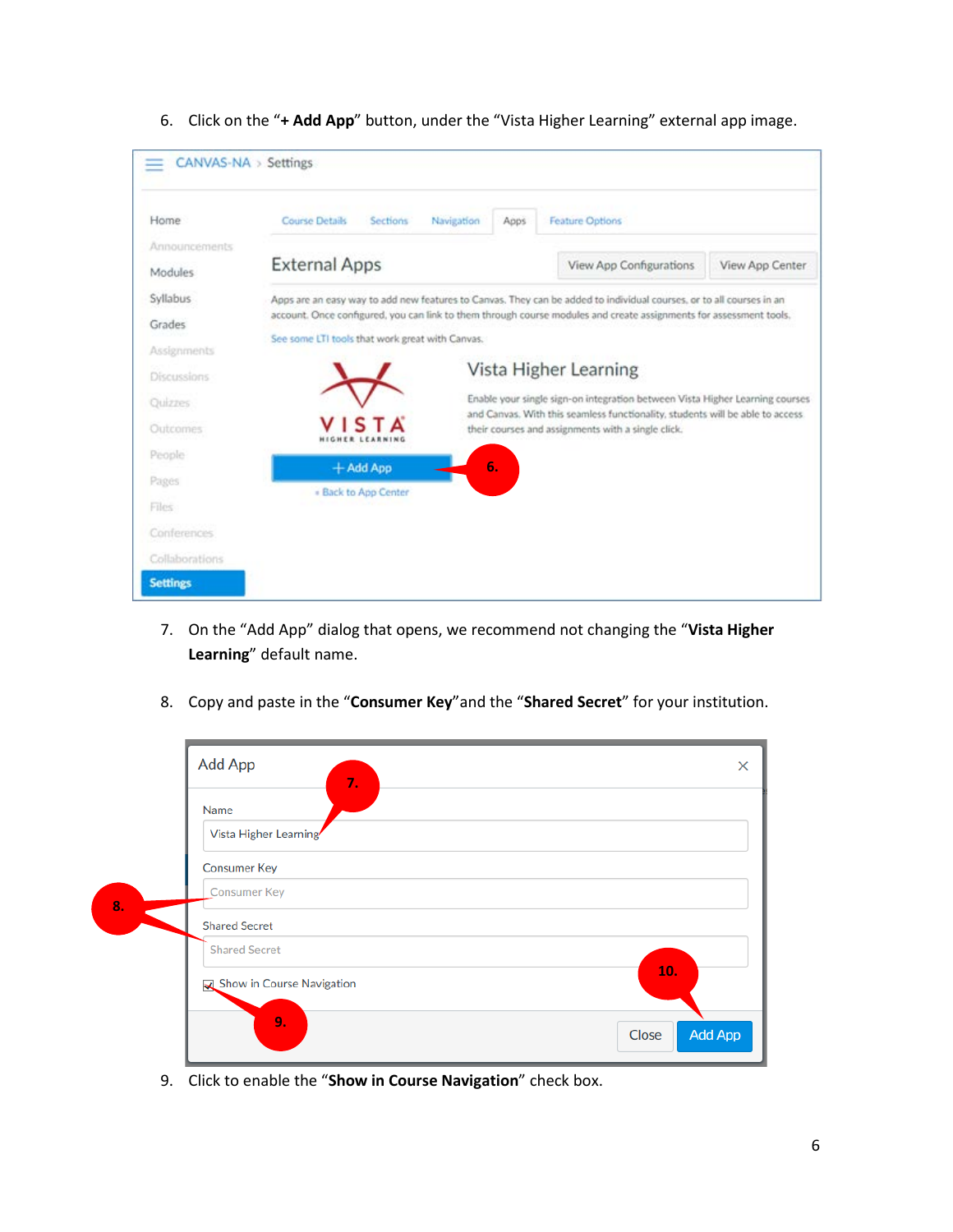- 10. Click the "**Add App**" button.
- 11. The "**VHL Central**" app button will now be available in the Course Navigation panel. Click on it to access the VHL Central site. (Refer to the page 15 for **Accessing the VHL Site as an Instructor** for further information on how to link an instructor account to a VHL course section)

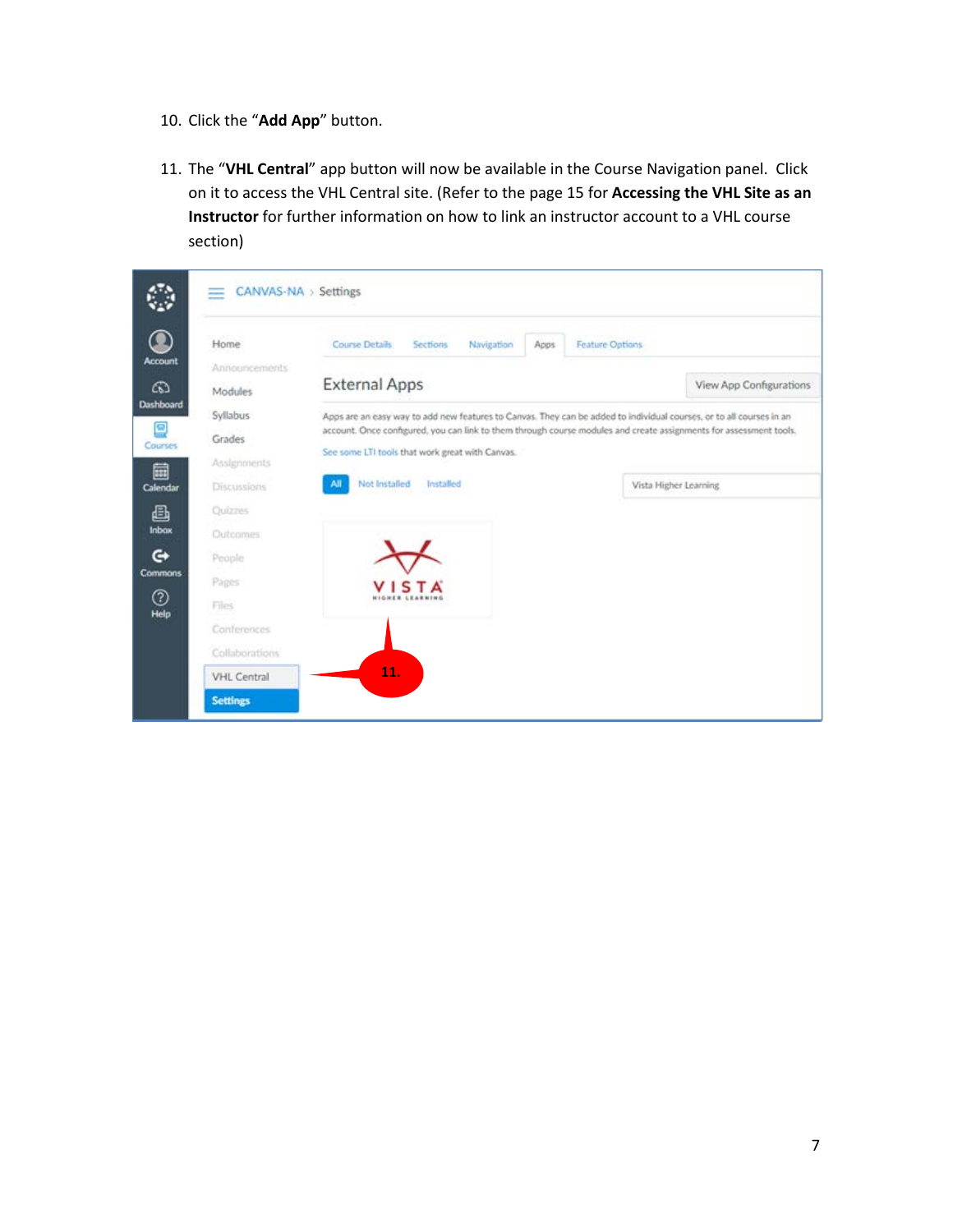#### **Adding the VHL Central External Tool to a Module in a Course or Course Template**

- 1. Contact VHL Technical Support to receive the key/secret for your institution.
- 2. In your Canvas account, select the course you want to integrate with the VHL Central site.
- 3. Select the "**Apps**" tab from the "Settings" page.



- 4. Use the search field by typing "Vista Higher Learning".
- 5. Click on the "**Vista Higher Learning**" external app image.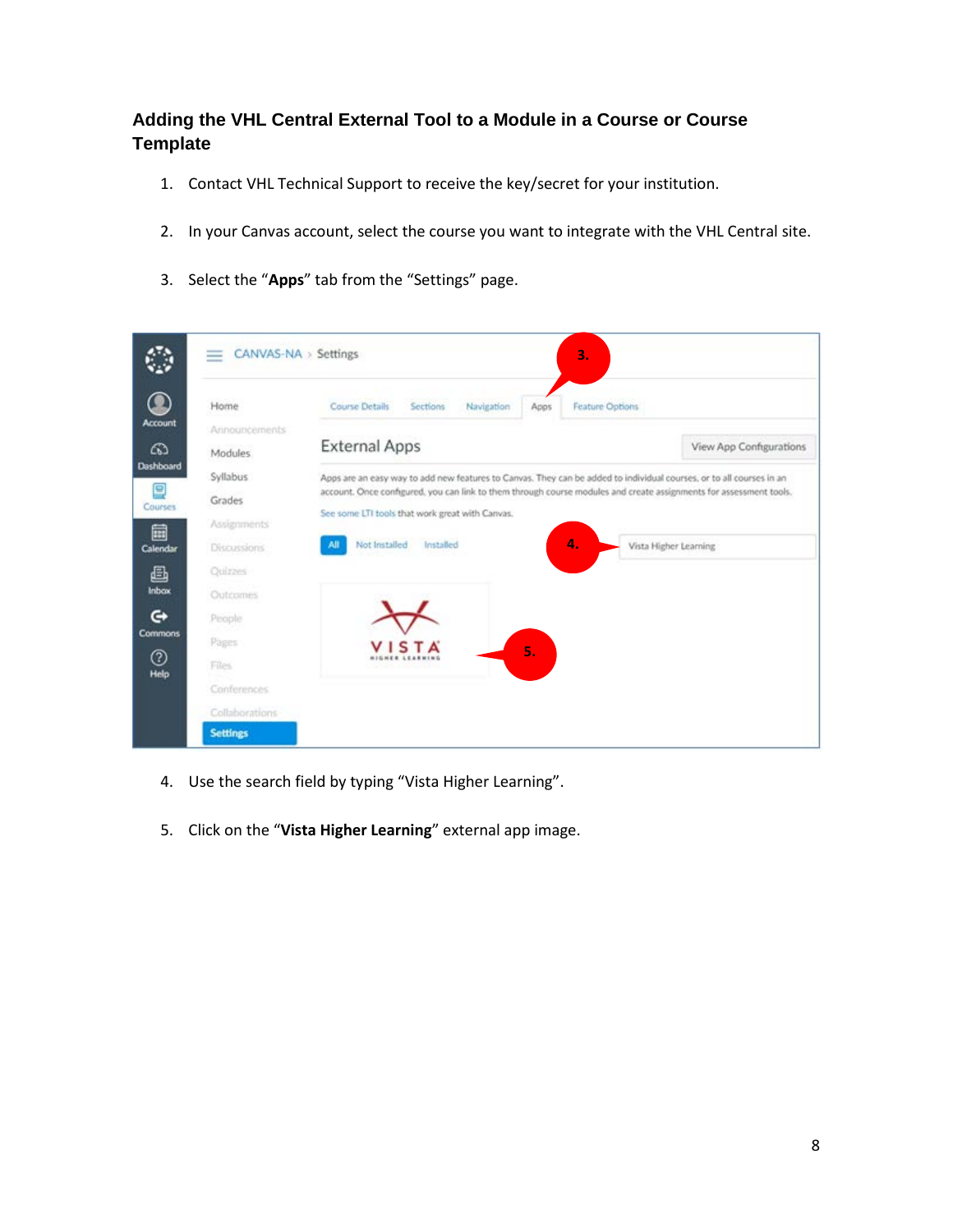6. Click on the "**+ Add App**" button, under the "Vista Higher Learning" external app image.



- 7. On the "Add App" dialog that opens, the name field is auto populated with the "**Vista Higher Learning**" default name. We recommend not changing the App name.
- 8. Copy and paste in the "**Consumer Key**"and the "**Shared Secret**" for your institution.

|    | Add App<br>7.                  | $\times$         |
|----|--------------------------------|------------------|
|    | Name                           |                  |
|    | Vista Higher Learning          |                  |
|    | <b>Consumer Key</b>            |                  |
| 8. | <b>Consumer Key</b>            |                  |
|    | <b>Shared Secret</b>           |                  |
|    | <b>Shared Secret</b>           |                  |
|    | Show in Course Navigation<br>J | 10.              |
|    | 9.                             | Add App<br>Close |

- 9. Leave the "**Show in Course Navigation**" box unchecked.
- 10. Click the "**Add App**" button.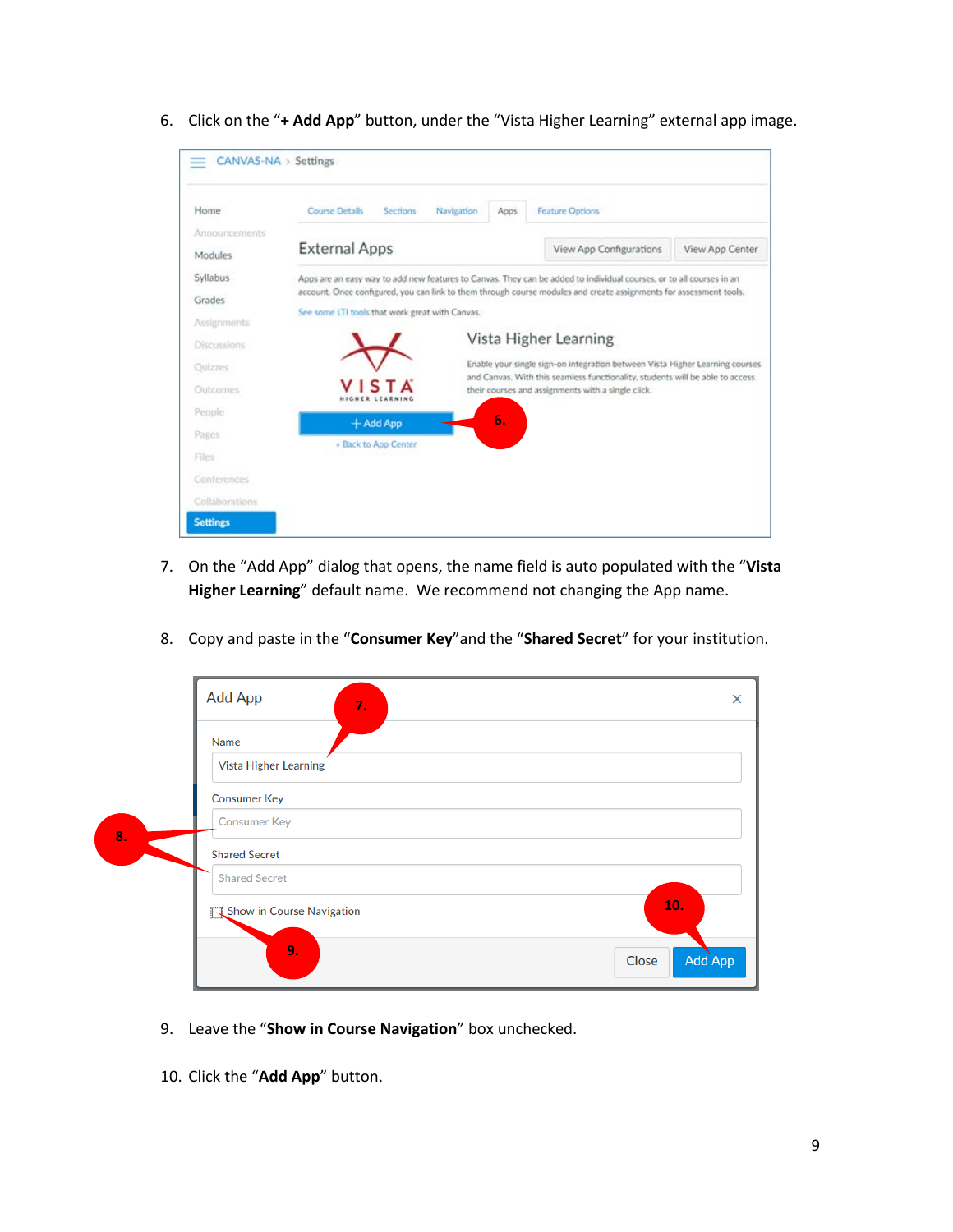|                | CANVAS-NA > Modules<br>≕ |                                                         | 11.           | $\leftarrow$       |
|----------------|--------------------------|---------------------------------------------------------|---------------|--------------------|
| Account        | Home                     |                                                         | View Progress | $M_{\text{o}dule}$ |
| ෬<br>Dashboard | <b>Modules</b>           | <b>E</b> . ABOUT THIS MODULES PAGE                      | Ō             | ÷                  |
| Ξ<br>Courses   | <b>SAMMORE</b><br>Grades | Ħ<br>What is the Modules page and how do I use it?<br>R |               | ∾<br>÷             |
| 圇              | Assignments              |                                                         |               |                    |
| Calendar       | Discussions.             |                                                         |               |                    |
| ₿              | Quizzes                  | <b>E</b> . LET'S GET STARTED!                           |               |                    |
| Inbax          | Outcomes.                | This is a sample Course Introduction module.            |               | ⊚<br>ŝ             |
| G              | People                   | 励                                                       |               |                    |
| <b>Commons</b> | Pages.                   | H<br>Meet Your Instructor                               |               | ÷<br>o             |
| ℗<br>Help      | Files                    | Code of Conduct<br>H<br>焽                               |               | ÷<br>Θ             |
|                | Conferences              | 1 pts                                                   |               |                    |
|                | Collaborations           | H<br>Ask a Question<br>卤                                |               | ÷<br>Θ.            |
|                | VHL Central<br>Settings  | H<br>Canvas Overview for Students<br>B                  |               | ÷<br>Θ             |
|                |                          | Let's Get Acquainted!<br>H<br>卤<br><b>Q</b> pts         |               | ÷<br>э.            |

#### 11. Go to the **Modules** page and click to open the **+Module** button.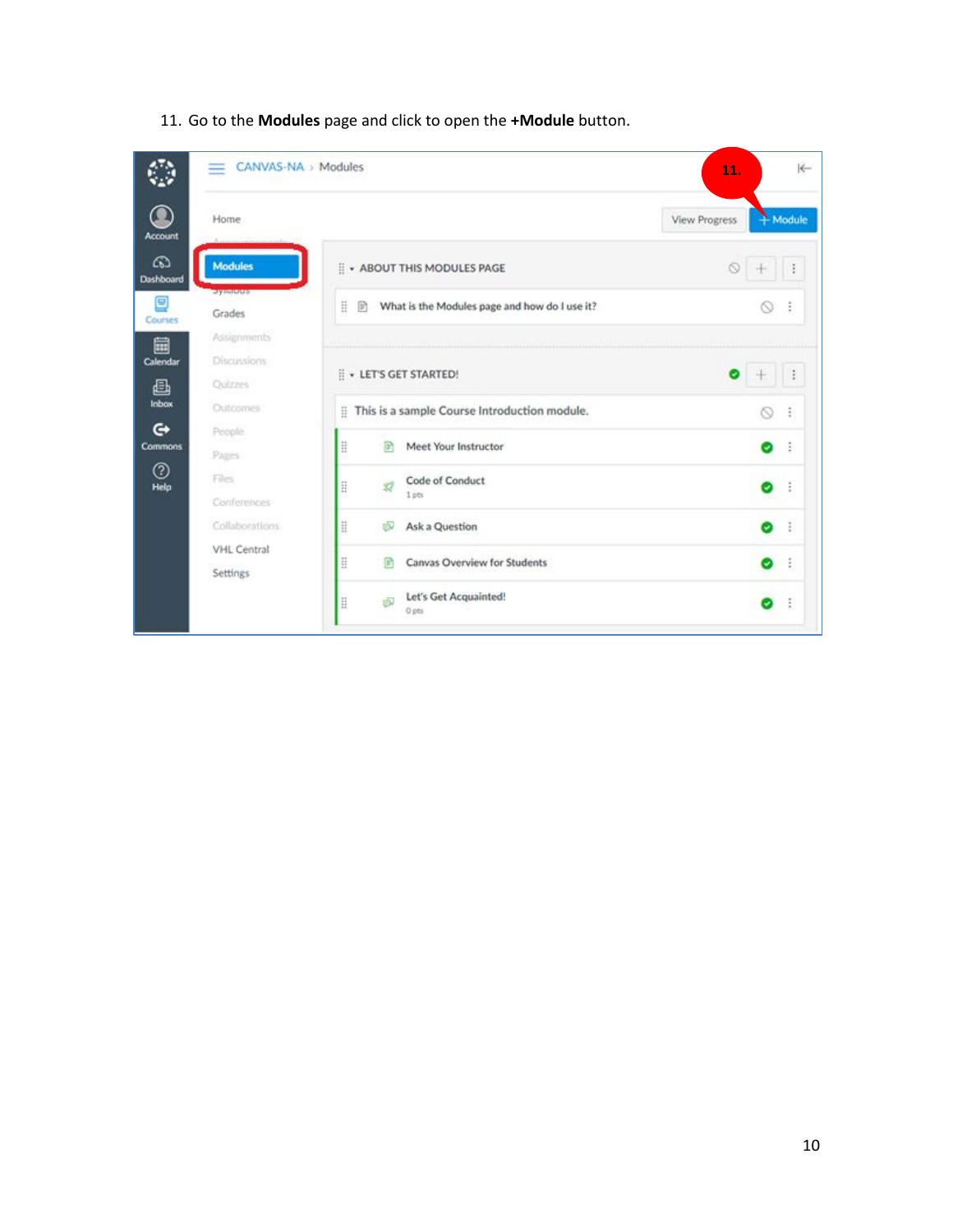12. On the "**Add Module**" dialog that opens, type the name of your new module. We recommend using the name chosen on Step 7 - "Add App" dialog - "**Vista Higher Learning"**.

| Home               |                                                         | <b>View Progress</b> | + Module            |    |
|--------------------|---------------------------------------------------------|----------------------|---------------------|----|
| Announcements:     |                                                         |                      |                     |    |
| Modules            | :: + ABOUT THIS MODULES PAGE                            |                      | $\circ$ $+$ $\circ$ |    |
| Syllabus           |                                                         |                      |                     |    |
| Grades             | What is the Modules page and how do I use it?<br>旺<br>區 |                      | $\circ$             |    |
| Assignments        | Add Module<br>12.                                       | $\times$             |                     |    |
| <b>Discussions</b> |                                                         |                      |                     |    |
| <b>Cutrres</b>     | <b>VHL Example</b>                                      | $\bullet$            | 一带 一套               |    |
| Quitcomes          | Lock until                                              |                      | $\circledcirc$ :    |    |
| <b>Regole</b>      |                                                         |                      |                     |    |
| Pages              | Prerequisites<br>$+$ Add prerequisite                   |                      | $\bullet$ :         |    |
| <b>filles</b>      |                                                         |                      | 一定<br>$\odot$       |    |
| Culturanial        | 13.                                                     |                      |                     |    |
| Collaborations     |                                                         |                      | $\bullet$ :         |    |
| <b>VHL Central</b> | <b>Add Module</b><br>Cancel                             |                      |                     |    |
| Settings           |                                                         | W,                   | $\bullet$           | -3 |
|                    | Let's Get Acquainted!<br>蓝<br>邮<br>Opts                 |                      | $\odot$<br>- 1      |    |

13. Click the "**Add Module**" button.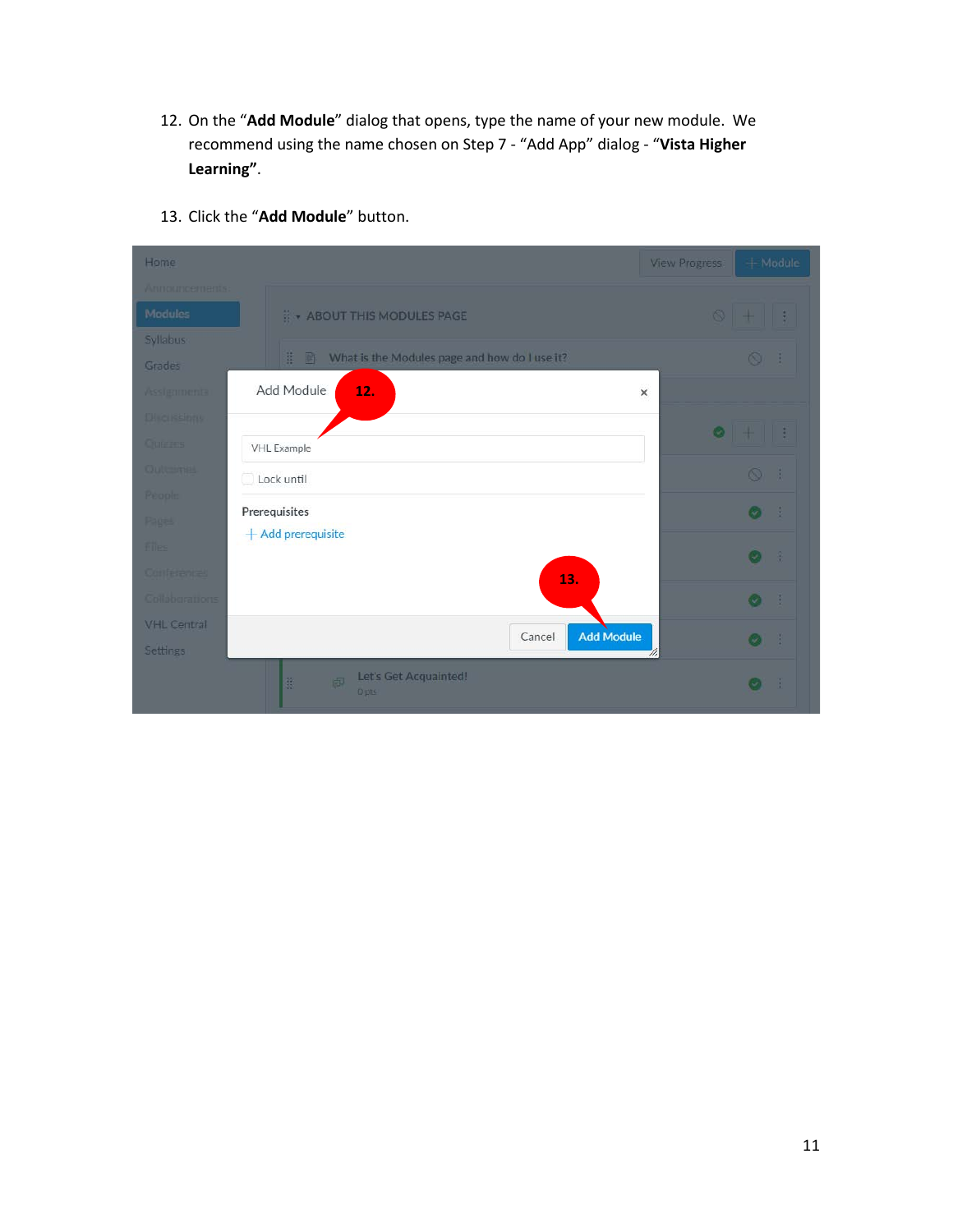| Home<br>Announcements                                    |                                                         | View Progress | $+$ Module |
|----------------------------------------------------------|---------------------------------------------------------|---------------|------------|
| <b>Modules</b><br>Dashboard                              | : + ABOUT THIS MODULES PAGE                             |               |            |
| Syllabus<br>Grades                                       | ë<br>What is the Modules page and how do I use it?<br>励 |               | 0          |
| Assignments<br><b>Discussions</b><br>Calendar<br>Ouizzes | : LET'S GET STARTED!                                    |               |            |
| Outcomes                                                 | This is a sample Course Introduction module.            |               | 0          |
| People<br><b>Commons</b><br>Pages                        | ä<br>Meet Your Instructor<br>卧                          |               | Θ          |
| Files.<br>Conferences                                    | Code of Conduct<br>ä<br>1 pts                           |               | U.         |
| Collaborations                                           | 韮<br>Ask a Question<br>ல்                               |               | o          |
| VHL Central<br>Settings                                  | ä<br>Canvas Overview for Students<br>m                  |               | Ψ          |
|                                                          | Let's Get Acquainted!<br>Ħ<br>咸<br>O pts.               | 14.           |            |

14. Click on the "**+**" sign/button located on the right-side of your new Module.

#### 15. From the "Add Item …" drop-down menu, select the "**External Tool**" option.

|                |                                                                               | 15.                                                                                         |  |
|----------------|-------------------------------------------------------------------------------|---------------------------------------------------------------------------------------------|--|
| Add            | External Tool                                                                 | to VHL Link New Live<br>۳.                                                                  |  |
| 80 G<br>this m | Assignment<br>Quiz<br>File<br>Page<br><b>Discussion</b><br><b>Text Header</b> | . for an external tool you already know is configured with Basic LTI to add a link to it to |  |
|                | Evtornal LIDI<br><b>External Tool</b><br><b>Vista Higher Learning</b>         | nd keeping track of attendance.                                                             |  |
|                |                                                                               | Access VHL Central learning materials and assignments.                                      |  |
| URL:           |                                                                               |                                                                                             |  |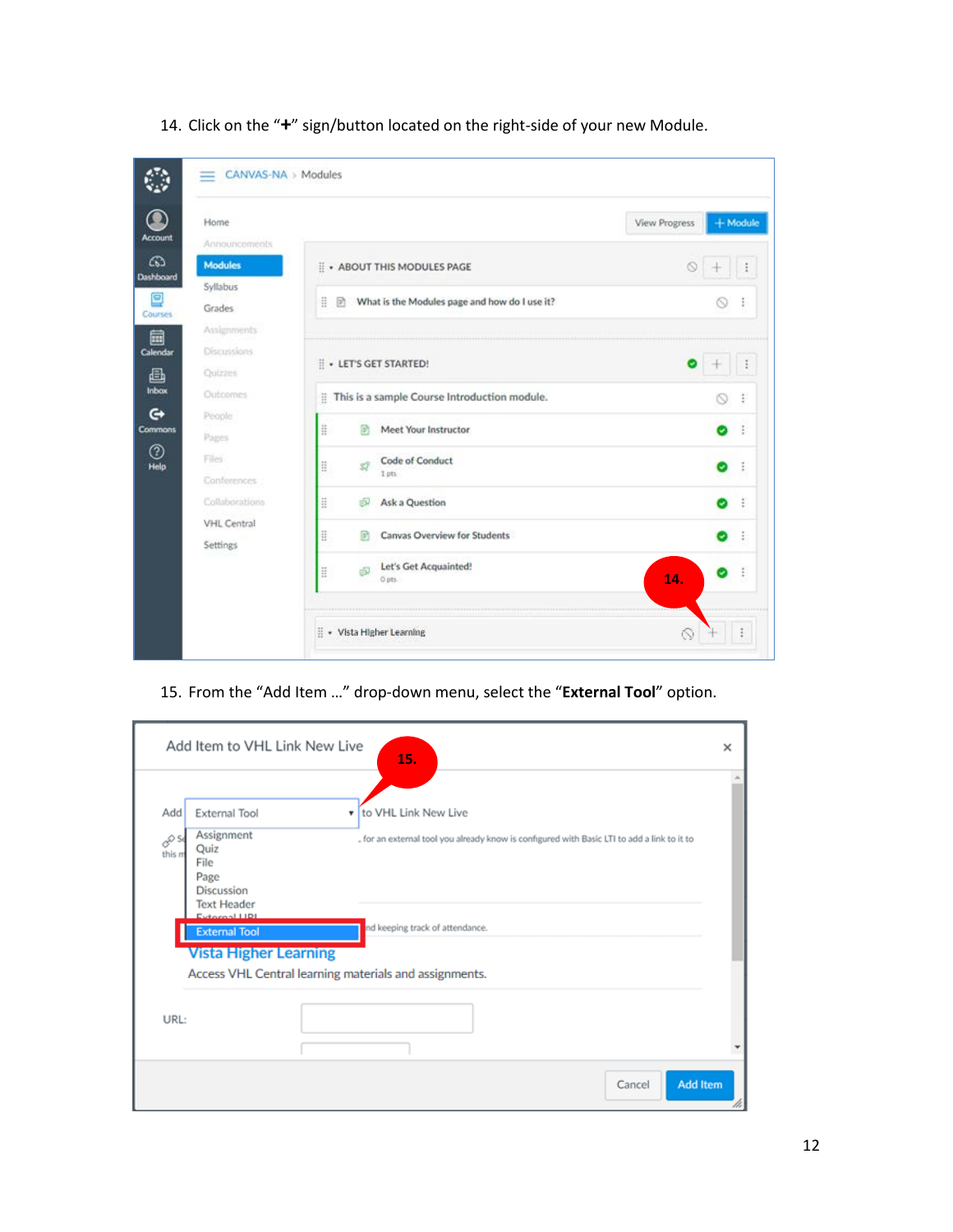16. Click the "**Vista Higher Learning**" external tool.

| <b>Roll call</b><br>A very handy tool for creating s | 16.<br><b>AND LAT'S and keeping track of attendance.</b> |     |
|------------------------------------------------------|----------------------------------------------------------|-----|
| <b>Vista Higher Learning</b>                         | Access VHL Central learning materials and assignments.   |     |
| URL:                                                 | https://www.vhlcentral.com/par                           |     |
|                                                      | to use this tool the domain must match vhlcentral.com    |     |
| Page Name:                                           | Vista Higher Learnir                                     |     |
| $\boxtimes$ Load in a new tab                        |                                                          |     |
| Indentation:                                         | Don't Indent<br>$\checkmark$                             | 18. |

- 17. Check the "**Load in a new tab**" check box.
- 18. Click on the "**Add Item**" button. This will add the Vista Higher Learning tool to the module.

| Home                                                                        |                                                                                        | <b>View Progress</b> | $+$ Module |                       |
|-----------------------------------------------------------------------------|----------------------------------------------------------------------------------------|----------------------|------------|-----------------------|
| Announcements<br><b>Modules</b><br>Syllabus<br>Grades<br><b>Assignments</b> | : : ABOUT THIS MODULES PAGE<br>排<br>What is the Modules page and how do I use it?<br>商 | O.                   | 60         | ÷                     |
| Discussions<br>Quizzes<br>Outromes                                          | : LET'S GET STARTED!<br>:: This is a sample Course Introduction module.                |                      |            |                       |
| People<br>Pages                                                             | ä<br>Meet Your Instructor<br>R                                                         |                      | ø          | - 3                   |
| Files<br>Conferences<br>Collaborations                                      | Code of Conduct<br>Ĥ.<br>Ď<br>1 pts<br>ä<br>க<br>Ask a Question                        |                      | o<br>o     | $\ddot{z}$<br>$\cdot$ |
| <b>VHL Central</b><br>Settings                                              | H<br>Canvas Overview for Students<br>厨                                                 |                      | o          | 佳                     |
|                                                                             | Let's Get Acquainted!<br>H.<br>க<br>0 pts                                              |                      | o          | 3                     |
| 19.                                                                         | : vista Higher Learning                                                                |                      |            |                       |
|                                                                             | B<br>op<br>Vista Higher Learning                                                       |                      |            |                       |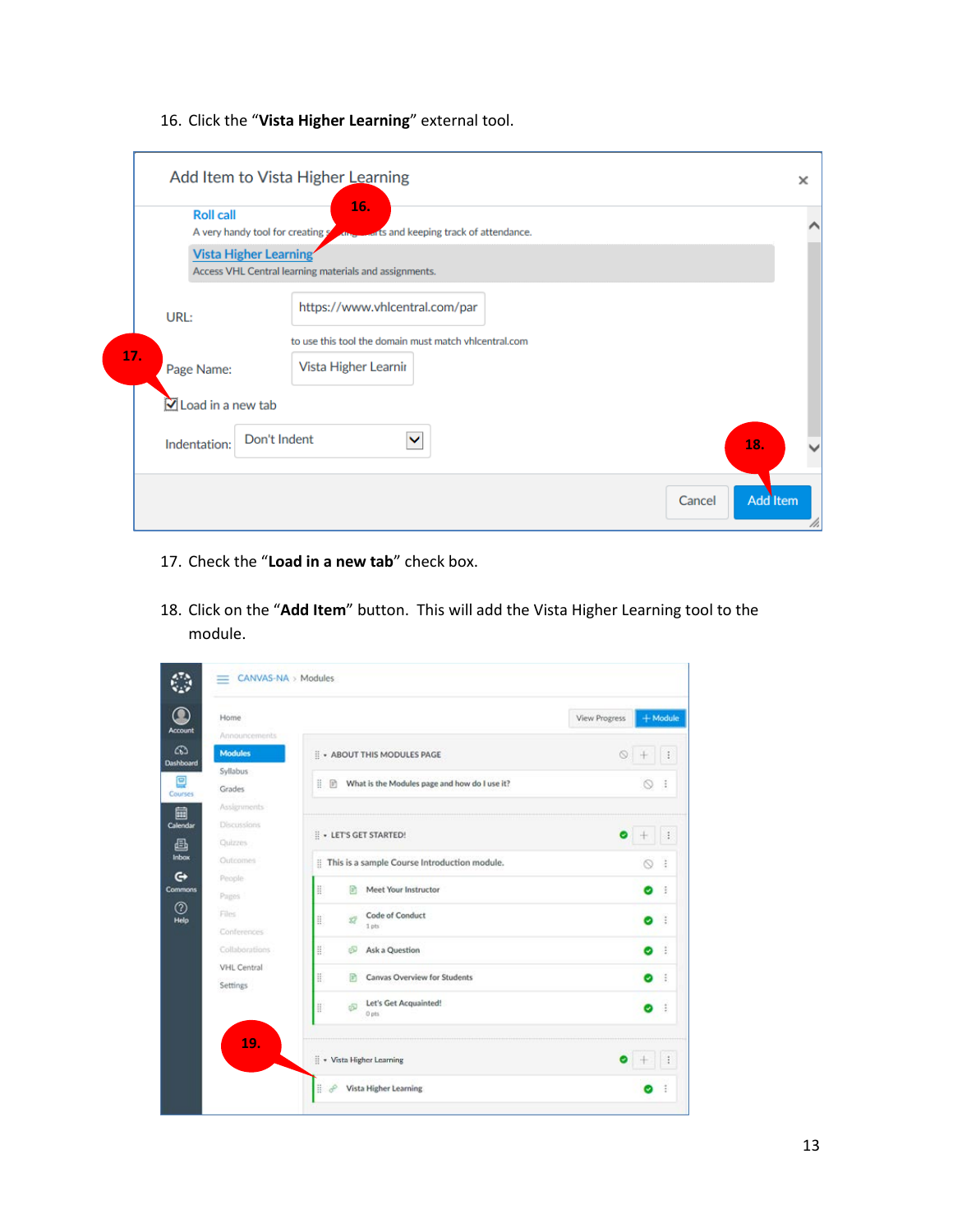**NOTE:** To enable or publish the new External Tool, click the circle-backslash icon " $\bigcirc$ ". This will display a green circle check mark icon.

- 19. Click the Vista Higher Learning external tool.
- 20. You then see a button for loading Vista Higher Learning in a new tab/window. Click on it to access the VHL Central site.

|                              |                              |                                                                                                                                                                  | $\mathbbm{Z}$<br>$-10$ |
|------------------------------|------------------------------|------------------------------------------------------------------------------------------------------------------------------------------------------------------|------------------------|
|                              |                              | https://canvas.instructure.com/courses/1382531/modules/items/19048728<br>$D - \triangle$ d<br>Course Modules: Live Portales<br>Vista Higher Learning<br>$\times$ | $\bullet$<br>$\alpha$  |
| File Edit                    | View Favorites<br>Tools Help |                                                                                                                                                                  |                        |
|                              | $=$                          | CANVAS-NA > Modules > Vista Higher Learning > Vista Higher Learning                                                                                              | $\sim$                 |
|                              |                              | This tool needs to be loaded in a new browser window                                                                                                             |                        |
|                              | Home                         | 20.<br>Load Vista Higher Learning in a new window                                                                                                                |                        |
| Account                      | Announcements                |                                                                                                                                                                  |                        |
| ෬<br>Dashboard               | <b>Modules</b>               |                                                                                                                                                                  |                        |
| ₽                            | Syllabus                     |                                                                                                                                                                  |                        |
| Courses                      | Grades                       |                                                                                                                                                                  |                        |
| 圇<br>Calendar                | Assignments                  |                                                                                                                                                                  |                        |
|                              | <b>Discussions</b>           |                                                                                                                                                                  |                        |
| 画                            | Quizzes                      |                                                                                                                                                                  |                        |
| Inbox                        | Outcomes                     |                                                                                                                                                                  |                        |
| $\mathbf{\Theta}$<br>Commons | People                       |                                                                                                                                                                  |                        |
| $\odot$                      | Pages                        |                                                                                                                                                                  |                        |
| Help                         | Files                        |                                                                                                                                                                  |                        |
|                              | Conferences                  |                                                                                                                                                                  |                        |
|                              | Collaborations               |                                                                                                                                                                  |                        |
|                              | <b>Settings</b>              |                                                                                                                                                                  |                        |
|                              |                              |                                                                                                                                                                  |                        |
|                              |                              |                                                                                                                                                                  |                        |
|                              |                              |                                                                                                                                                                  |                        |
|                              |                              |                                                                                                                                                                  |                        |
|                              |                              |                                                                                                                                                                  |                        |
|                              |                              |                                                                                                                                                                  |                        |
|                              |                              |                                                                                                                                                                  |                        |
|                              |                              |                                                                                                                                                                  |                        |
|                              |                              |                                                                                                                                                                  |                        |
|                              |                              |                                                                                                                                                                  |                        |
|                              |                              | ▲ Previous                                                                                                                                                       |                        |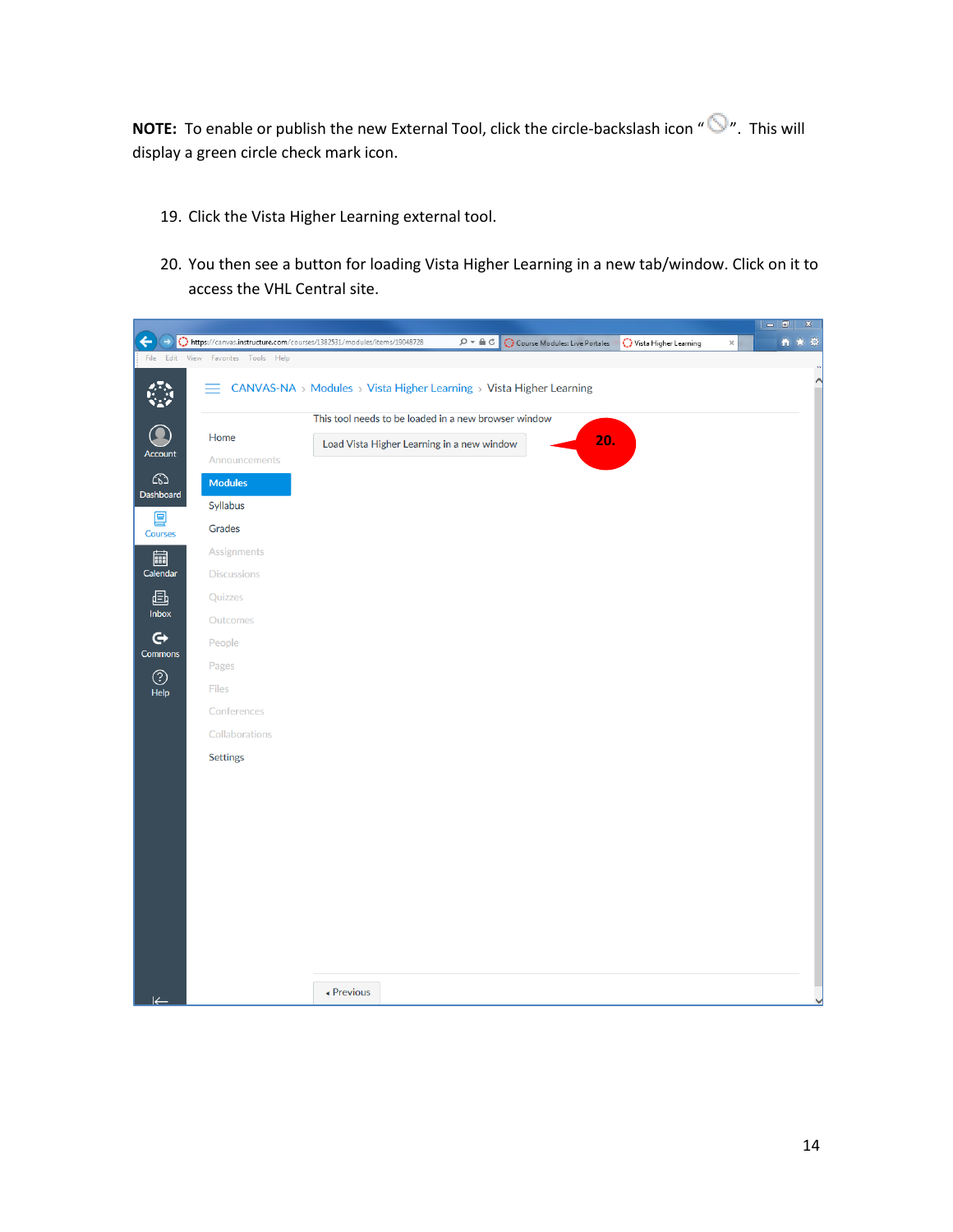#### **Accessing the VHL Site as an Instructor**

If this is the first time you are accessing the VHL site from Canvas, you will need to enter your login information for a VHL Central instructor account in order to link the two accounts. If you do not yet have a VHL Central account, you will need to contact your VHL Modern Language Specialist to have a VHL Central account setup.



After your VHL Central and Canvas accounts are linked, you will not need to login to VHL Central when entering the course from Canvas.

After logging in the first time (or using either the **VHL Central** navigational menu button or the **VHL Central** module option on subsequent occasions), you will be taken to the **Course Connector** page to link a Canvas course to a VHL course section.

The **Course Connector** page lists all courses/sections created within the Vista Higher Learning titles associated with your VHL Central account. Select the VHL course/section you wish to link to from there and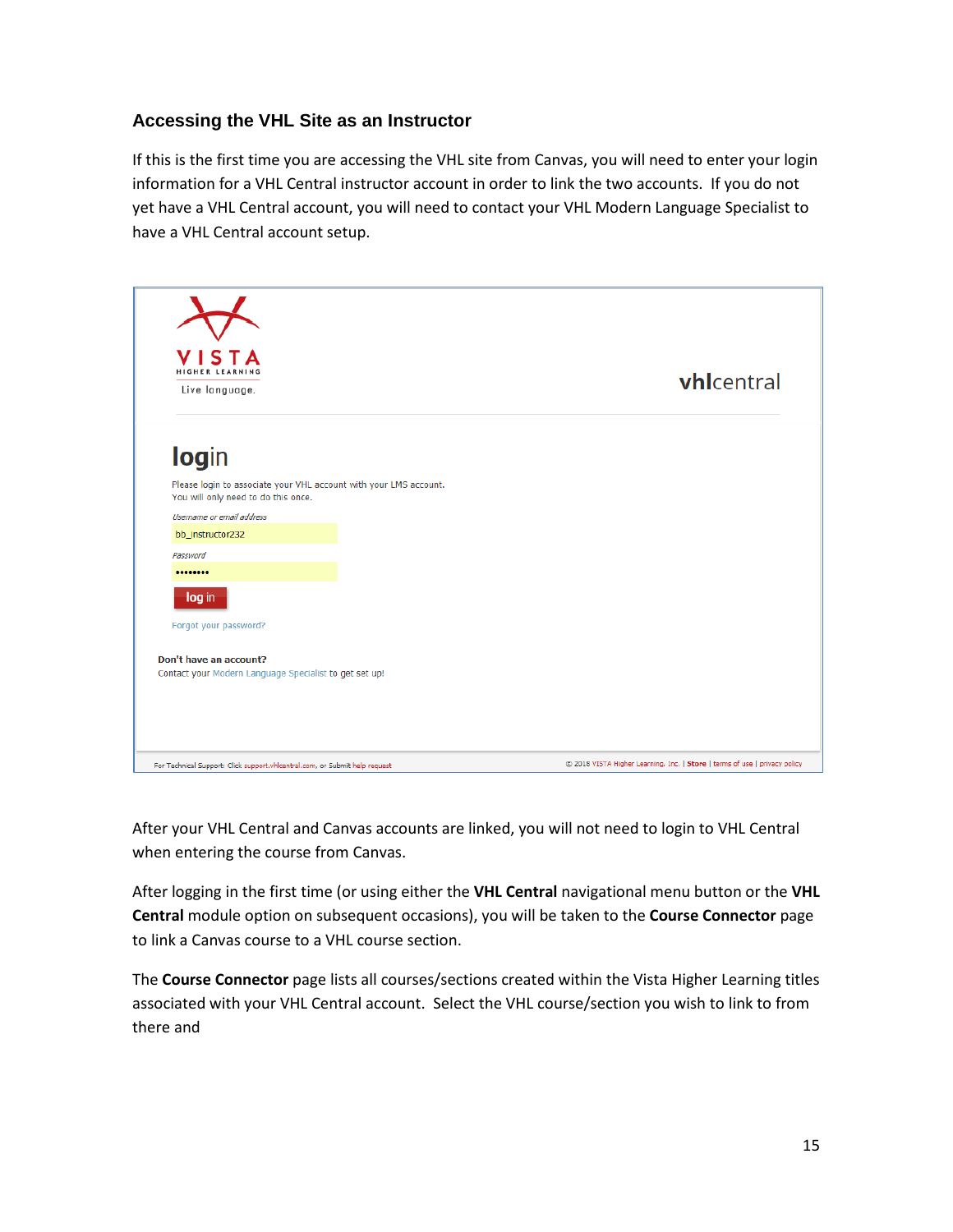| VHL Option Live2 (Aug 16 X |                                           | V X VHL Central   partner_con X                                                                        |                                                                                                                |                   | Read | $\Box$ | ×                       |
|----------------------------|-------------------------------------------|--------------------------------------------------------------------------------------------------------|----------------------------------------------------------------------------------------------------------------|-------------------|------|--------|-------------------------|
| C<br>$\bigcap$             |                                           | A Secure   https://www.vhlcentral.com/partner_integration/partner_context_links/new?context_id=4d2 Q ☆ |                                                                                                                | G                 |      |        |                         |
| <b>VHL Central</b>         |                                           |                                                                                                        | Reed Johnson<br>Help<br>The section you are trying access is not set up on Vista Higher Learning<br>vhicentral |                   |      |        |                         |
|                            | Live language.                            |                                                                                                        |                                                                                                                |                   |      |        |                         |
|                            | <b>Course Connector</b>                   | To link this context with VHL, select the appropriate section.                                         |                                                                                                                |                   |      |        |                         |
|                            | Don't see the section you're looking for? |                                                                                                        |                                                                                                                |                   |      |        |                         |
|                            | School:<br><b>VHL Rep College</b>         |                                                                                                        | <b>CANVAS Course/Section:</b><br><b>CANVAS-Live2</b><br>VHL Option Live2 (Aug 16)                              |                   |      |        |                         |
|                            | <b>VHL Rep College</b>                    |                                                                                                        |                                                                                                                |                   |      |        |                         |
|                            |                                           | <b>Portales</b>                                                                                        |                                                                                                                |                   |      |        |                         |
|                            |                                           | <b>VHL Section</b>                                                                                     | Linked?                                                                                                        |                   |      |        |                         |
|                            |                                           | <b>Canvas I3</b>                                                                                       |                                                                                                                |                   |      |        |                         |
|                            | 1.                                        | Section 1<br>Aug 16, 2018 - Nov 22, 2018                                                               | Not linked                                                                                                     |                   |      |        |                         |
|                            |                                           | Section 2<br>Aug 16, 2018 - Nov 22, 2018                                                               | Not linked                                                                                                     |                   |      |        |                         |
|                            |                                           |                                                                                                        |                                                                                                                | LINK THIS SECTION |      | 2.     | $\overline{\mathbf{v}}$ |

#### **Selecting Course/Section on the Course Connector page**

- 1. Select radio button next to the course/section you wish to link.
- 2. Click on the "**LINK THIS SECTION**" button.
- 3. This will complete the linking process. You with then be directed either to a blank Canvas page or back to your Canvas modules page.

**NOTE:** If you get the blank Canvas page just close that tab and go back to the other browser tab that should still have a Canvas page on it (otherwise just re-enter Canvas as you normally would).

4. From now on use your chosen VHL linking option Canvas (Either the **VHL Central** button on the navigational menu or the **Vista Higher Learning** module item) to re-access the VHL site. You now should be taken directly to your VHL Central page and where you will see an option called "View/Edit LMS partner links" under the My Programs area.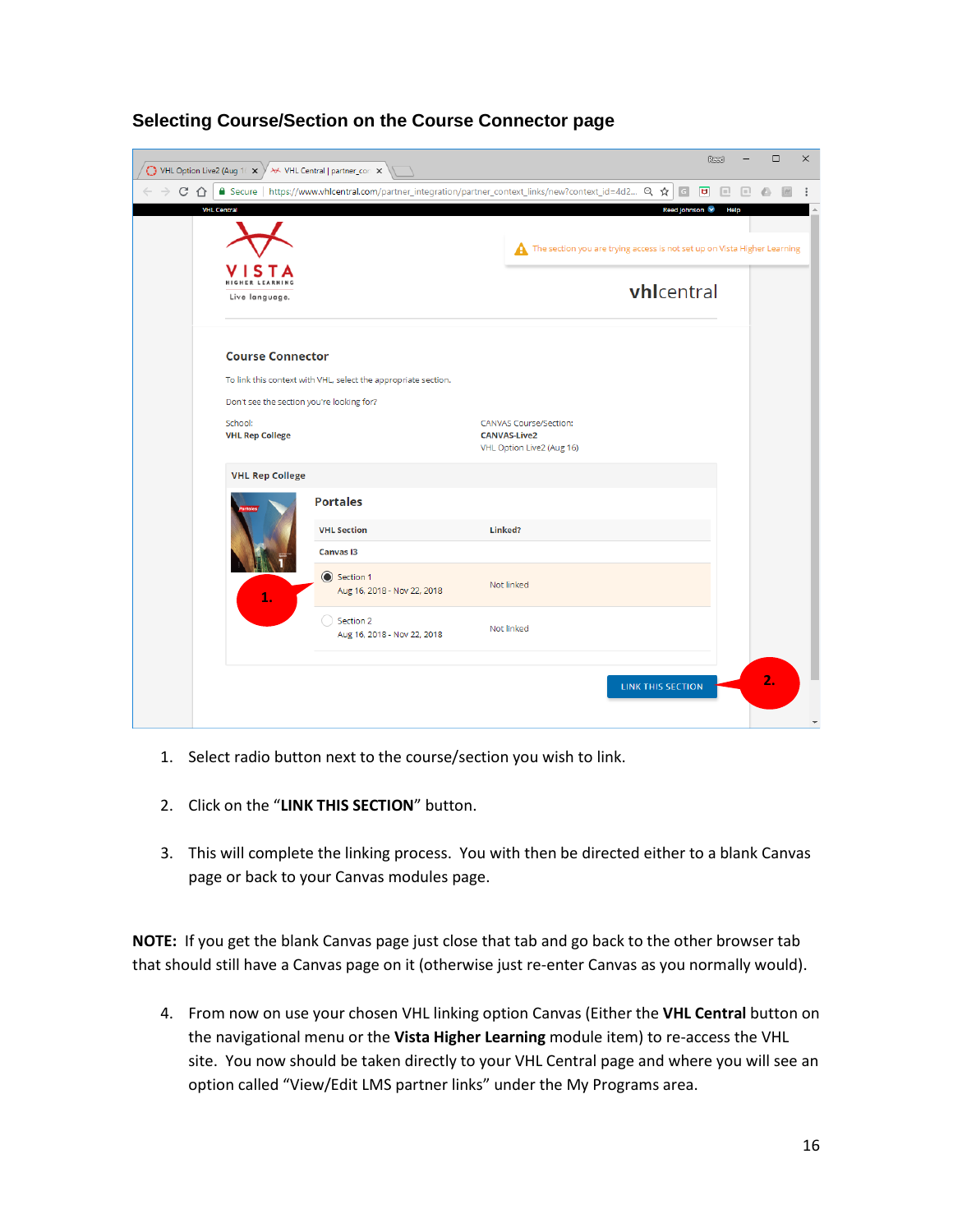#### **Course/Section not available on the Course Connector page**

- 1. Click the VHL Central link, located on the top left side of the Course Connector page.
- 2. On your VHL Central home page, click on the image of the book to access your instructor dashboard.
- 3. Create your new course and section(s).
- 4. When finished, log out of your VHL Central/Supersite account and close the browser tab.
- 5. Refresh the "Vista Higher Learning" external tool tab/window to have the "Loading Vista Higher Learning in a new window" button available. (If you chose to put the VHL Central button on the Canvas navigation menu you can just click on that to access the VHL site and skip to step 7 below).
- 6. Click on the "**Loading Vista Higher Learning in a new window**" button.
- 7. The **Course Connector** page will reopen for you. New course/section will be available within the **Course Connector** page.
- 8. Select radio button next to the course/section you wish to link.
- 9. Click on the "**LINK THIS SECTION**" button.